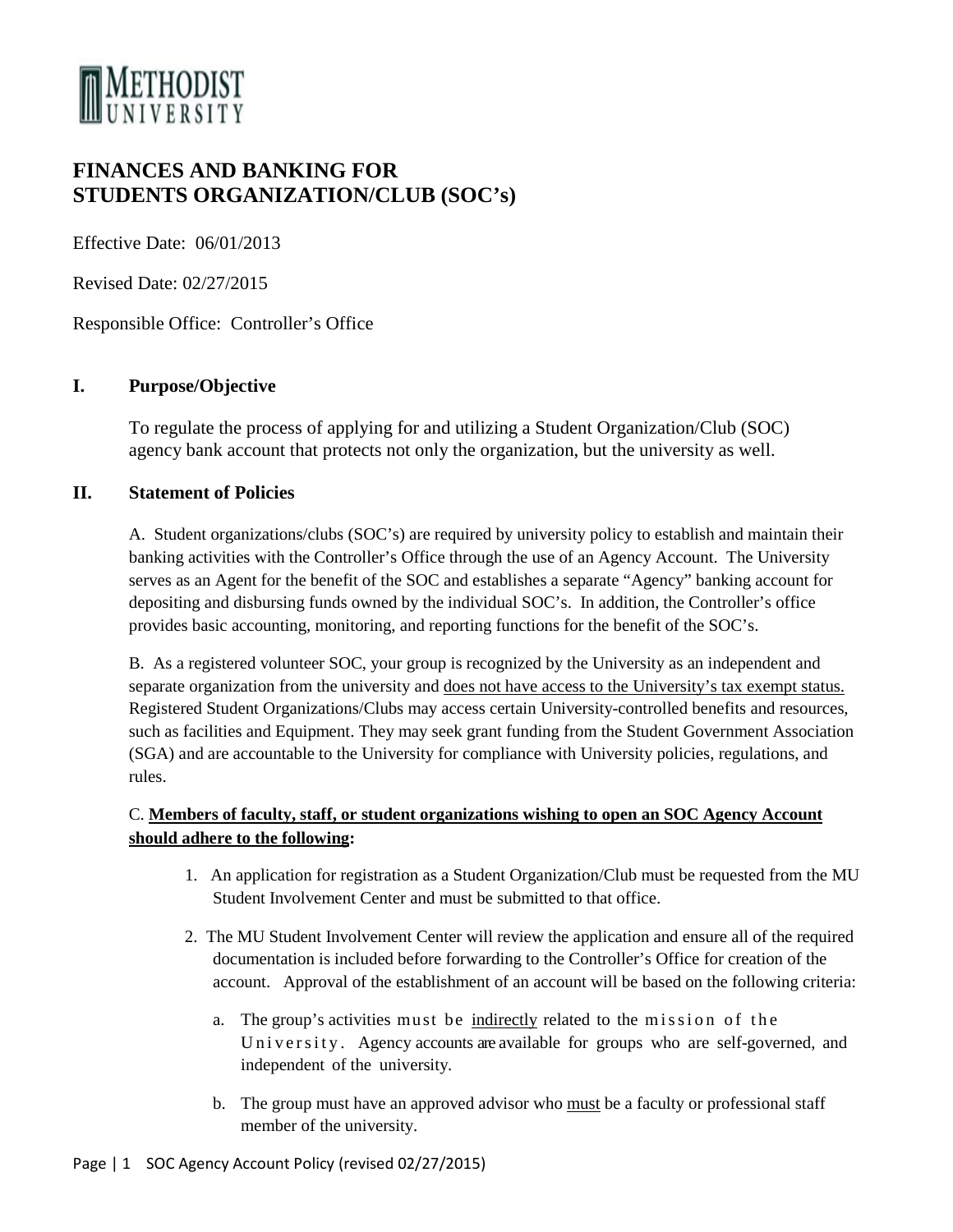- 2. Upon final approval by the Controller's Office the organization will be assigned a SOC Agency Account Project number. This number must be included on all future requests and forms.
- D. Agency accounts must update their account information each semester using the Student Organization/Club (SOC) Agreement Update Form. The Fall semester deadline is September  $1<sup>st</sup>$ ; the Spring semester deadline is February  $1<sup>st</sup>$ . Organizations will not be eligible for SGA Grants or be able to disburse funds until the completed form is received by the MU Student Involvement Center. The primary purpose for this SOC Agency Account Agreement Form is to keep all departments apprised of any officer or advisor changes within the SOC in order to alleviate any delays with the approval process or funding of grants.
- E. All forms necessary for the establishment and use of an agency account will be made available via the university website, the Student Involvement Center, and the Controller's Office.
- F. The approval and establishment of an agency account **does not**:
	- 1. Place the organization under the university's tax exempt umbrella. Each organization is responsible for the preparation and filing of the IRS Form 990/990N (if applicable), or any other required forms.
	- 2. Make the university liable for unauthorized actions of the organizations.
- G. SOC accounts may receive gifts from donors. However, not all gifts are tax-deductible. For a gift to be considered tax-deductible, it must be given to the University for the purpose of fulfilling its mission, rather than for the University to distribute to a specific beneficiary, association or student organization. Gifts made for specific individuals or associations, using the University as a conduit, are *not* considered charitable contributions to Methodist University, but belong to the individual or association, and are merely held by the University on behalf of the individual or association in an Agency Fund. The University cannot acknowledge such gifts as charitable contributions to the University. Agency Fund income and expenses are the responsibility of the individuals/groups, and are not income and expenses of the University.
- H. All organizations are responsible for any financial obligations incurred by the organization and for any overdraft in their university account. In the event an account becomes overdrawn, any future requests for disbursements from the account will be denied until the overdraft is corrected. All other expenditures will be processed, unless prohibited by law or any applicable university regulation.

#### **III. Agency Account Activity Guidelines**

Agency account activity includes but is not limited to account inquiries, the distribution of funds, deposits, and changes to account information.

- A. Account Inquiries
	- 1. All organization advisors have access to agency account information via the MU Portal. Student officers should make any balance inquiries directly to their advisors.
	- 2. In the rare instance that the advisor is not available, an organization officer may inquire in person in the Controller's office. This individual must be listed on the most current Agency Account Agreement Form and have the club name and project code.
- Page | 2 SOC Agency Account Policy (revised 02/27/2015)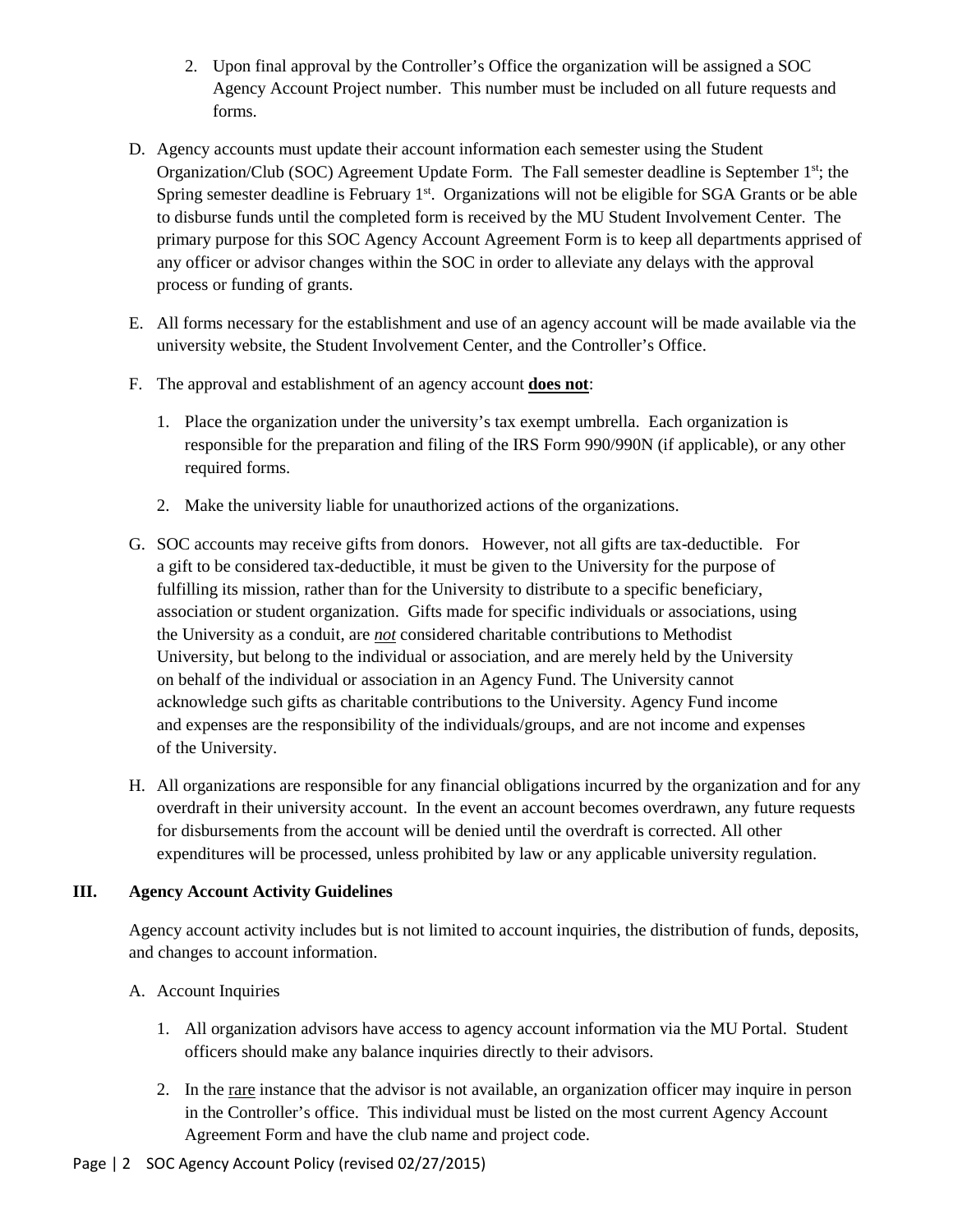- B. Distribution of Funds
	- 1. Disbursements from SOC agency accounts must be requested by a group officer or the organization's faculty/staff advisor. All disbursements must meet the approval of two club representatives (i.e. officers) and two University representatives (i.e. advisor and dean/VP).
	- 2. To ensure disbursements are applied to the proper agency account, disbursement requests must indicate both the SOC Name and Project number.
	- 3. The approval process requirements are as follows:
		- a. Academic Clubs Approval is required from the faculty/staff advisor and the Dean. If the purchase is \$3,000.00 or more, the VP for Academic Affairs approval is also required. Purchases of \$5,000 or more require the additional approval of the VP for Business Affairs.
		- b. Non-Academic Clubs Approval is required from the faculty/staff advisor and the respective VP. If the purchase is \$5,000 or more, the VP for Business Affairs must approve the request as well.
	- 4. The disbursement methods available to SOC's through their agency accounts include:
		- a. Advisor Purchases Advisors are permitted to use their university P-cards to make purchases. However, if the advisor does not have a university P-card, they must use the MU Net Online Purchasing System to request a Corporate Card or Check Request. A check request is used by MU employees only as a last resort, when other methods cannot be used.
		- b. Student Credit Card Purchases Credit card purchases may be made by the SOC treasurer and are limited to a maximum of \$500.00 per request. The SOC Agency Account Disbursement Request Form must be completed and fully approved prior to checking out the card through the Corporate Card Administrator, Edna Sanchez, ext 7349. The card, and all itemized receipts must be returned to the Corporate Card Administrator immediately after the purchase is made. The card is blocked after the requested charges are made to prevent further use. Requests to use the Corporate Credit Card for agency purchases over \$500.00 must be made and purchased by the Faculty/Staff Advisor.
		- c. Student Check Purchases Requests for checks should only be made only when the Corporate Credit Card cannot be used for purchases. Checks are issued on Tuesdays and Thursdays after 3:00 pm. The SOC Agency Disbursement Request Form must be completed, fully approved, and submitted to the Controller's office no later than noon the day prior to Tuesday or Thursday. Receipts must be submitted no later than ten (10) days after a check has been issued. If funds are advanced to a student through a check request, supporting documentation as well as any remaining funds must be submitted no later than ten (10) days following the advance. Further disbursements from the Account will be suspended until the required documentation is submitted.
- C. Deposits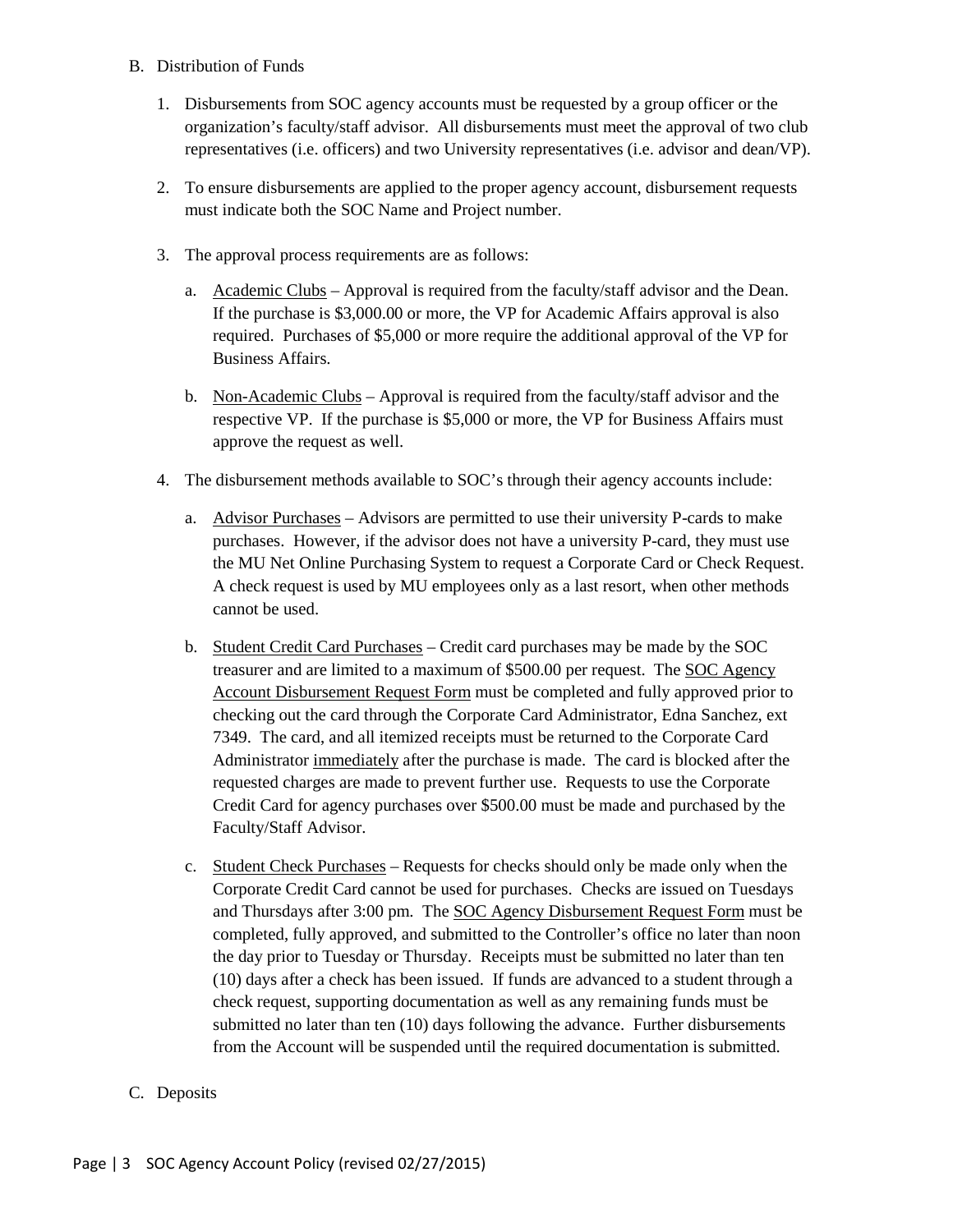- 1. In accordance with University policy, all funds collected should be submitted as soon as possible, and any funds in excess of \$100.00 are required to be deposited within 24 hours. Maintaining such funds as change funds in a desk drawer is inappropriate. Collecting funds and disbursing straight from those funds is inappropriate. Such actions, which are in direct violation of university policy, may subject your organization/club to revocation of status as a recognized SOC.
- 2. All funds raised and/or received for an Agency Account must be deposited in the **Business Office**. All deposits must be accompanied by a Project Deposit Slip; these are available in the Business Office, or can be found online on the MU Website.
- 3. To ensure credit is applied to the proper SOC agency account, deposit slips must indicate both the SOC Name and Project Number.
- 4. Please note that loose coins must be rolled.
- D. Changes to Account Information:
	- 1. Organizations must submit a new Student Organization/Club (SOC) Agreement Update Form if any information should change. This may include but is not limited to, a change in officers, a change in advisors, or a change in organization name.
	- 2. Inquiries, disbursements, or grant allocations will not be permitted without a current Student Organization/Club (SOC) Agreement Update Form.

## **IV. Account Terminations, Account Holds, and Grant Expirations**

SOC Agency accounts may be terminated or placed on hold for any of the following reasons:

- A. Accounts with no financial activity, including deposits or disbursements during the last two fiscal years shall be inactivated. Any remaining funds will be disbursed to the approved organization requested on the initial application form. In the event an organization has not been specified, all remaining funds will revert to the SGA fund.
- B. Accounts that do not have a current Student Organization/Club (SOC) Agreement Update Form on file will be placed on hold. When placed on hold, organizations will not be able to disburse funds or receive any SGA funding.
- C. Account's that are over-drafted will be placed on hold and will be unable to disburse additional funds until the account regains a positive balance. The account is subject to termination if the overdraft remains unpaid for more than 90 days. Should the account be terminated, the organization will be required to reapply for a new agency account.
- D. At the end of each fiscal year an audit of SOC agency account balances will be conducted to ensure that SGA Grants are being fully utilized. Any organization with a balance in excess of \$25.00, with funding stemming solely from SGA Grants, will have the full balance returned to the SGA fund. SGA grant funds must be used in the year awarded. SGA grant funds may not be aggregated for spending in future years.
- E. All Agency accounts that receive SGA grants will have their expenses (including P-cards), audited monthly. This is to ensure that expenses are in line with the purpose given in their SGA grant request. Should funds be used in a manner inconsistent with the SGA guidelines